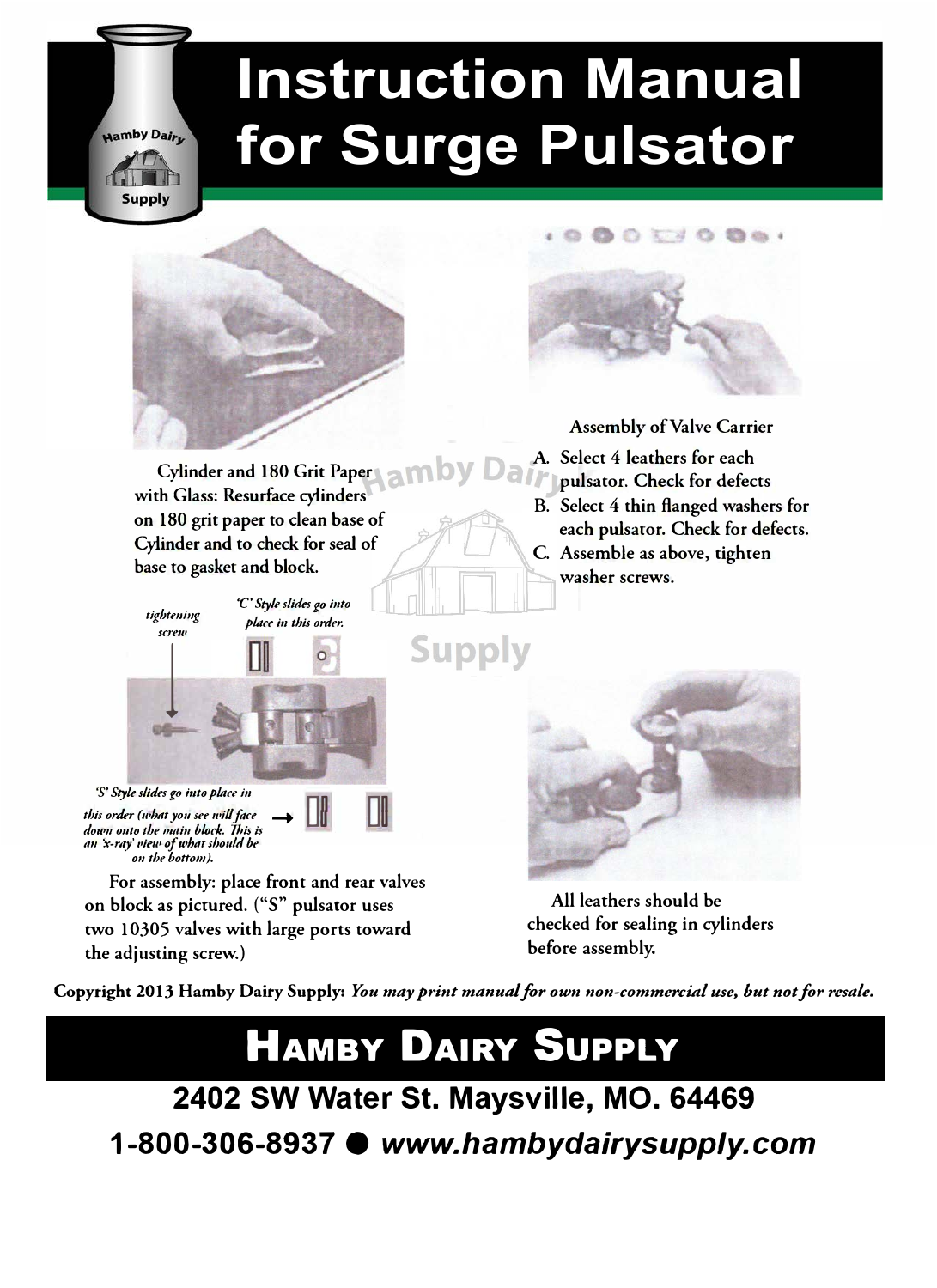### **Two styles of Surge lids:**



**www.hambydairysupply.com • 800-306-8937 • www.surgemilker.com** 



**Copyright 2013 Hamby Dairy** Supply: *You may print manual for oum non-commercial use, but not for resale.*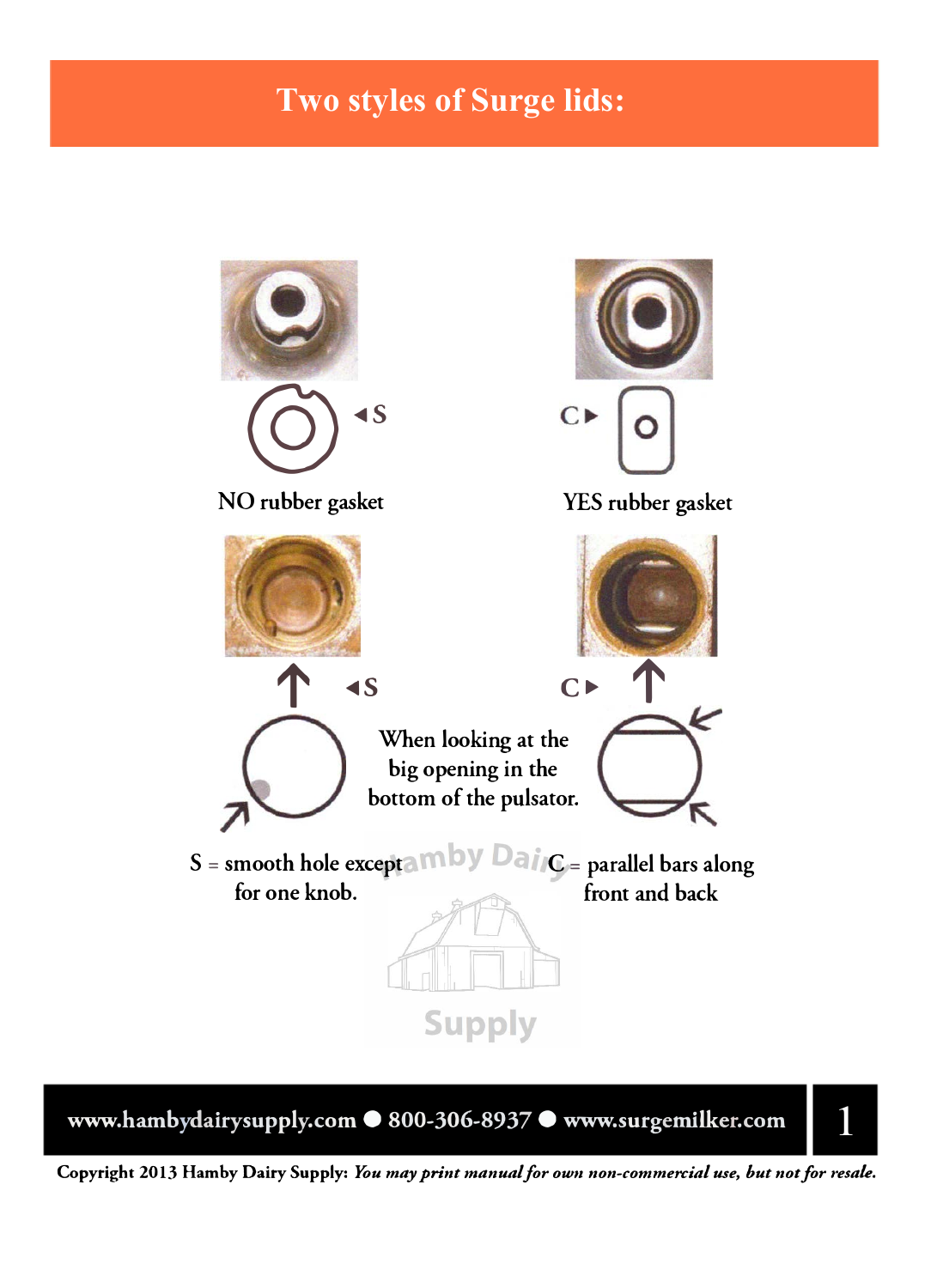### **Repair of Surge Pneumatic Pulsator No. 10300**

**Take the pulsator completely apart as shown. Discard all leathers, thin flanged washers and cylinder gaskets for new.**





#### Repair Kit: 4310

#### *Kit includes:*

- **• 2 leather strips**
- **• 4 leather disks**
- **• 4 tin disk 'expanders'**
- **• 1 rubber ring**
- **• 1 small 'O' ring (for C style only)**
- **• rubber cap for the check valve**

*Note: kit also includes pipe cleaners, which should be run through holes to clean* before taking apart. You can also blow out Pulsator with an air compressor.

**www.hambydairysupply.com • 800-306-8937 • www.surgemilker.com** 



Sup

**Copyright 2013 Hamby Dairy Supply:** *You may print manual for own non-commercial use, but not for resale.*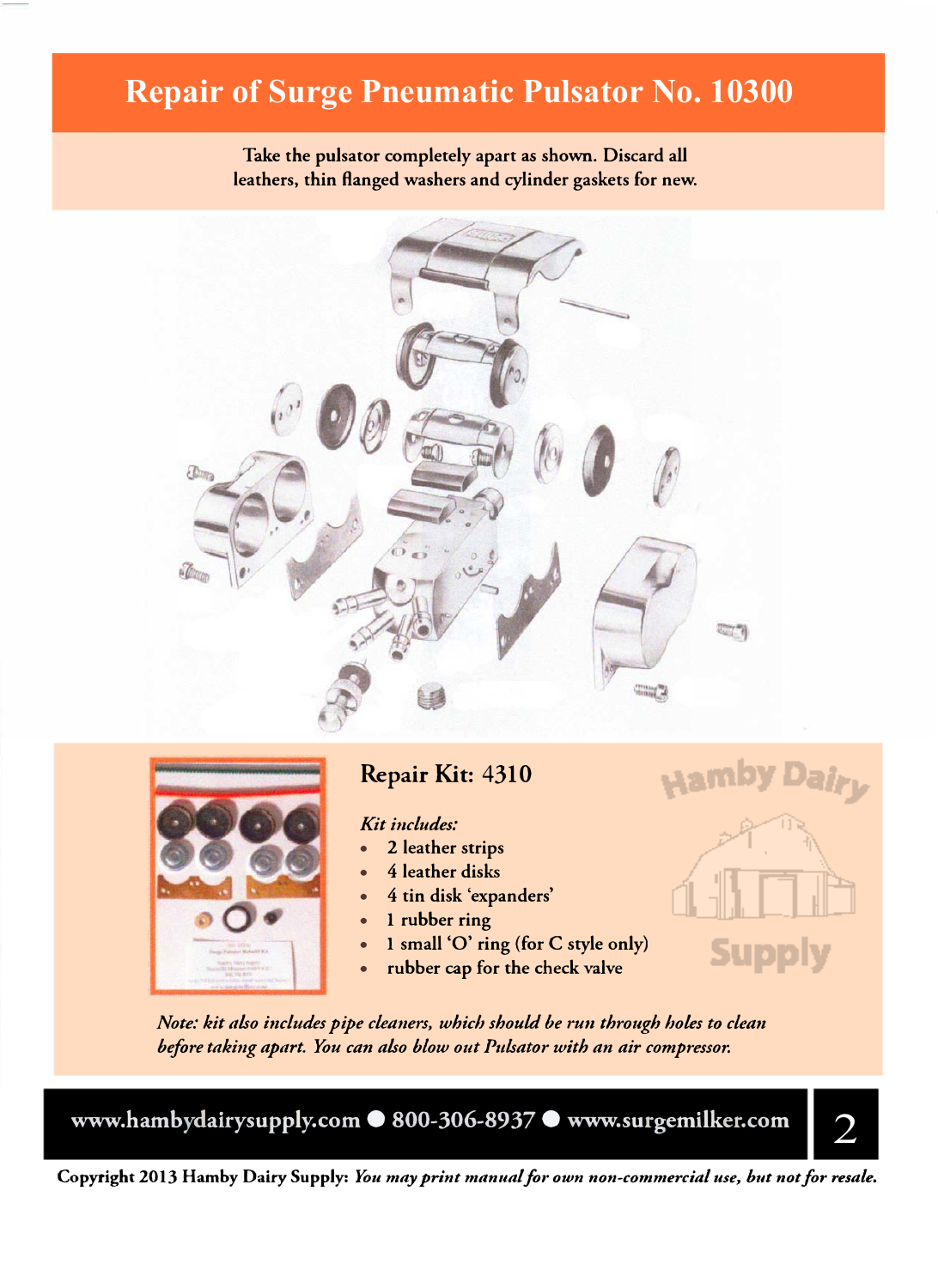

Hamby Dair

Supply

## STALL COCK VACUUM  $GACGL$ WEDTO.

**The pulsator should be adjusted to operational speed after which stall cocks should be opened to let the vacuum drop to 3" to 5". Test the pulsators with small air nipples open (less air tubes).** 

**If the valves and valve carriers still move under the above condition, the pulsator is in an efficient operating condition.** 



For "S" Pulsator Onl<sup>y</sup>

**Retaining Pin may be worn, keeping pulsator from locking on lid. When replacing, lay block across edge of table ( to avoid bending or burring cylinder pins or denting side of block) and drive pin out with retaining pin punch. Be careful not to dent block when driving in new one. If pin fits**  loosely - tap block with punch at (X) ABOVE **hole - NEVER at side or toward bottom.** 

**NOTE - the pulsator leathers should be oiled with one drop of oil on each leather for each 40 hours of operation. Over oiling will cause the pulsator to operate inefficiently.** 

**Tue valves and block require no oil. Oiling these parts will cause dust to gather at the valve and block resulting in excessive wear.** 

www.hambydairysupply.com · 800-306-8937 · www.surgemilker.com

3

**Copyright 2013 Hamby** Dairy **Supply:** *Yott may print manual for own non-commercial use, but not for resale.*

#### Tightening Cylinder Screws

**Make sure cylinder screws are tight. (Hold against bench to tighten screws - holding it in your hand is a frequent cause of injury when screw driver slips.) The pulsator should be put together and tested completely dry . (The leathers contain sufficient oil for 40 hours of operation.)** 



**If the speed of the pulsator cannot be controlled with the adjusting screw, the regulating screw orifice is oversized. 'This orifice can be closed by tapping with the retaining pin pinch and 4 oz. hammer. It can be reopened to the proper size by redrilling with the #55 drill.** 



**The pulsator pins are delicate and**  Note! block can be damaged through **Note! excessive force. Contact Hamby Dairy Supply before taking apart!**